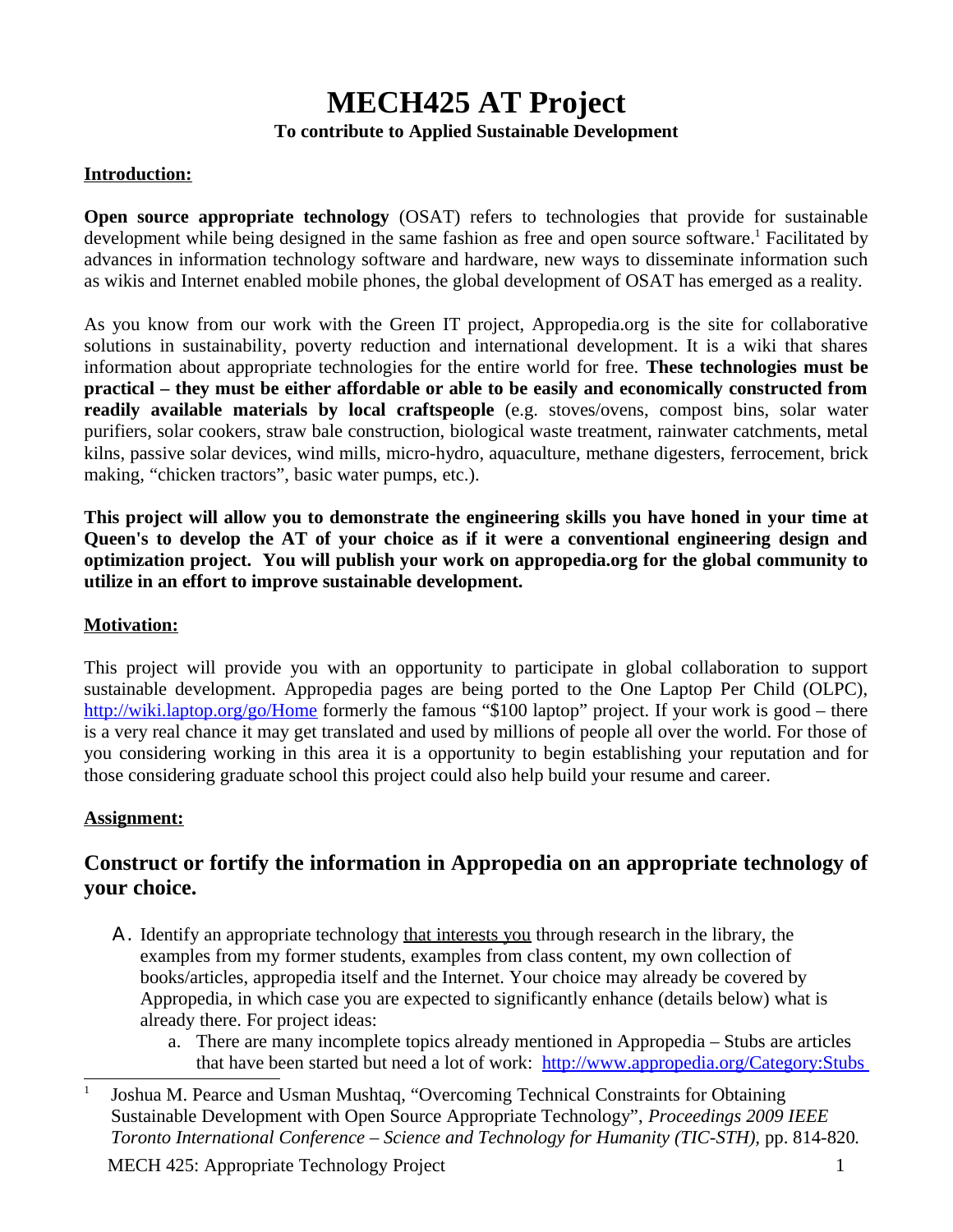- b. Appropedia's suggested projects [http://www.appropedia.org/Category:Suggested\\_projects](http://www.appropedia.org/Category:Suggested_projects)
- c. Any of the technology in the Appropriate Technology Library: [http://www.appropedia.org/AT\\_Sourcebook](http://www.appropedia.org/AT_Sourcebook)
- d. For those good at  $CAD$  consider joining  $\frac{http://www.appendia.org/AT CAD Team}{}$ and choose a complicated project to open source CAD
- Β. Go to the MECH425 page in Appropedia and add your project in alphabetical order with your name and hyperlink it with [[ ]]. **First come – first serve**. http://www.appropedia.org/Mech425 AT Project
	- a. Some of you may want to work on the same technology, which is alright as long as you work on different aspects. For example, the "photovoltaic" page already exists <http://www.appropedia.org/Photovoltaic> and is quite good, but you might use information in class to enhance one of the subcategories such as a new section on inverter and transformer design for photovoltaic applications, or a detailed explanation of optimal racking based on green design for a particular application. This should be created as a separate new page.
	- b. Research the technical specifications of the device paying very close attention to the engineering optimization. Be sure to follow the CC-BY-SA License – anything you post can be copied, modified, and redistributed so long as the new version grants the same freedoms to others and acknowledges the author of the Appropedia article used. <http://www.appropedia.org/Appropedia:Copyright>
- Χ. **Write an Appropedia article (or several integrated articles) on your chosen AT.** (This is the part you will be graded on – **article due by April 9th by 9AM**).

If you choose a project that already has a stub like page in appropedia – copy all the wiki code from the main page to the discussion page and write in the comments what you have done. Then tag the main page with **{{425inprogress|May 1, 2010}}** to keep everyone from messing with your project. If there is already substantial information on your topic available – create a new page on the specific topic.

This is a chance for you to flex your engineering muscles. Normally AT is given very modest engineering attention – usually it is developed in the field via trial and error. There is enormous room for improvement.

Could treadle pumps be improved with solid FEA?

Could the standard water ram be improved with a CFD analysis?

Could a full thermodynamic analysis of a rocket stove increase its efficiency?

Could principles of fluid and structural mechanics lead to better water storage design?

What manufacturing techniques are available for the production of water turbines? Can they be applied in the village context?

What algorithm could lead to a better solar system design without the expensive software? Can a good engineering design analysis reduce the weight and cost of the ambulance bicycle trailer? <http://news.bbc.co.uk/2/hi/africa/8320781.stm>

Any AT are open for analysis from CFD on passive evaporative cooling, passive solar ventilation, and solar design of a house for a region's architectural style (awnings, passive ventilation, etc.), grain storage (taking into account ventilation and humidity control) and a full analysis of traditional brick forming kilns.